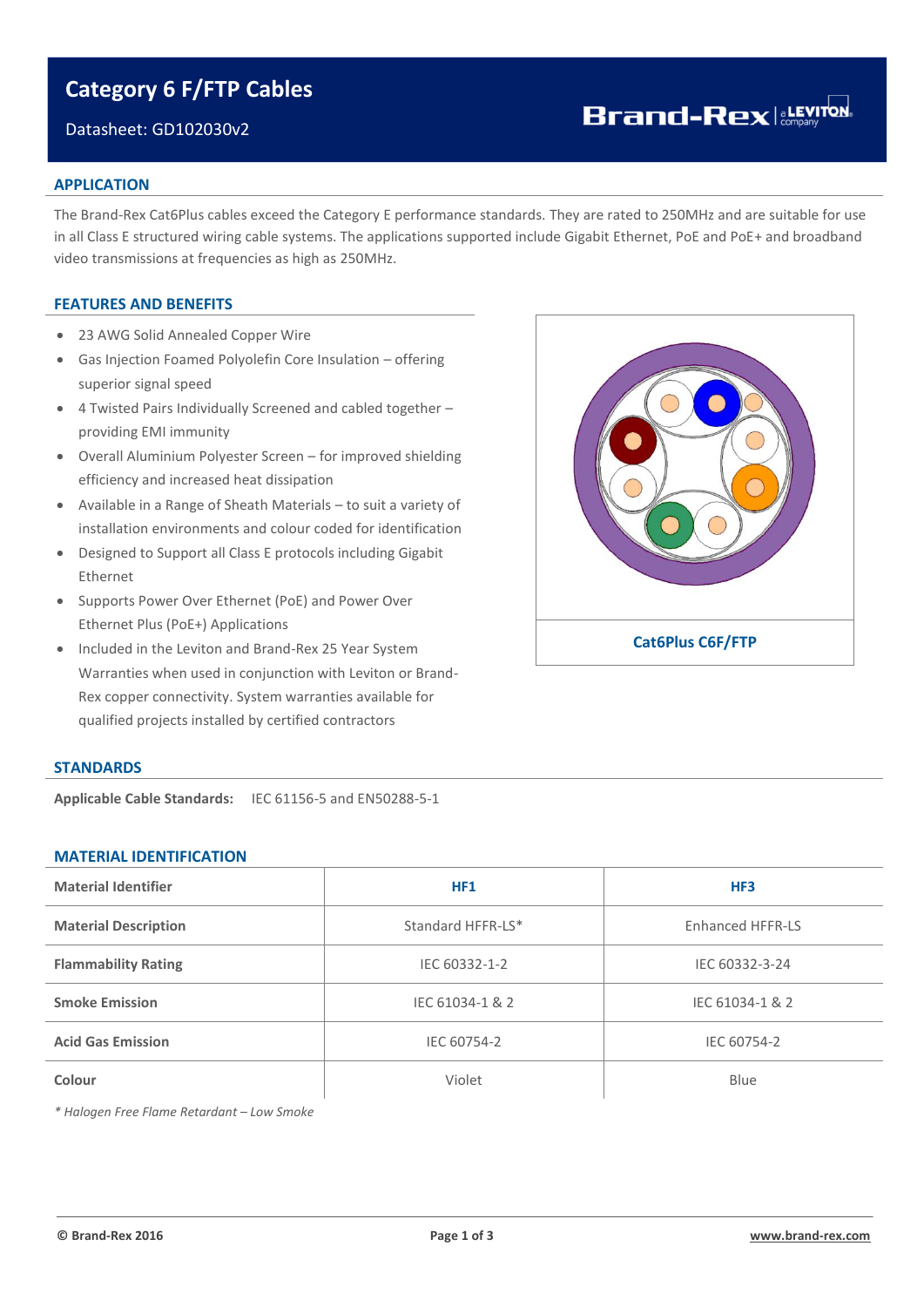# **Category 6 F/FTP Cables**

# Datasheet: GD102030v2

## **PRIMARY ELECTRICAL PARAMETERS**

| <b>CHARACTERISTIC</b>                 | <b>SPECIFICATION</b>   | TYPICAL PERFORMANCE @ 20°C |
|---------------------------------------|------------------------|----------------------------|
| <b>Conductor Loop Resistance</b>      | Max 19 $\Omega$ / 100m | $14\Omega/100$ m           |
| <b>Conductor Resistance Unbalance</b> | Max $2\%$              | 0.1%                       |
| <b>Insulation Resistance</b>          | $>$ 5GΩ.km             | $>$ 50GΩ.km                |
| Dielectric Strength                   | 2500 Vdc/2secs         | Pass                       |

#### **SECONDARY ELECTRICAL PARAMETERS**

| <b>CHARACTERISTIC</b>                | <b>SPECIFICATION</b>                | TYPICAL PERFORMANCE @ 20°C          |
|--------------------------------------|-------------------------------------|-------------------------------------|
| <b>Velocity of Propagation</b>       | <534nsec/100m @ 100MHz              | 413nsec/100m @ 100MHz               |
| <b>Delay Skew</b>                    | Max 45nsec/100m @ 100MHz            | 4nsec/100m @ 100MHz                 |
| <b>Mean Characteristic Impedance</b> | $100\Omega$ +/- 5 $\Omega$ @ 100MHz | $100\Omega \pm 3\Omega$ @ 100MHz    |
| <b>Coupling Attenuation</b>          | Type 1b                             | 84dB                                |
| <b>Transfer Impedance</b>            | Grade 2                             | $11\text{m}\Omega/\text{m}$ @ 10MHz |

# **ELECTRICAL PERFORMANCE**

| <b>Frequency (MHz)</b>             |                | $\mathbf{1}$ | 4     | 10    | 20    | 100  | 200  | 250  | 500  | 550  |
|------------------------------------|----------------|--------------|-------|-------|-------|------|------|------|------|------|
| <b>Insertion Loss</b><br>(dB/100m) | Standard       | 2.1          | 3.8   | 6.0   | 8.5   | 19.9 | 29.1 | 33.0 | na   | na   |
|                                    | <b>Typical</b> | 1.9          | 3.5   | 5.5   | 7.8   | 18.0 | 26.1 | 29.4 | 43.0 | 45.4 |
|                                    | Standard       | 66.0         | 65.3  | 59.3  | 54.8  | 44.3 | 39.8 | 38.3 | na   | na   |
| NEXT (dB)                          | <b>Typical</b> | 100.0        | 100.0 | 100.0 | 100.0 | 94.3 | 88.9 | 87.1 | 81.7 | 81.0 |
|                                    | Standard       | 64.0         | 63.3  | 57.3  | 52.8  | 42.3 | 37.8 | 36.3 | na   | na   |
| <b>PSNEXT</b> (dB)                 | <b>Typical</b> | 97.0         | 97.0  | 97.0  | 97.0  | 91.3 | 85.9 | 84.1 | 78.7 | 78.0 |
|                                    | Standard       | 66.0         | 58.0  | 50.0  | 44.0  | 30.0 | 24.0 | 22.0 | na   | na   |
| ELFEXT (dB/100m)                   | <b>Typical</b> | 90.0         | 90.0  | 90.0  | 84.8  | 70.8 | 64.8 | 62.8 | 56.8 | 56.0 |
| <b>PSELFEXT</b>                    | Standard       | 64.0         | 55.0  | 47.0  | 41.0  | 27.0 | 21.0 | 19.0 | na   | na   |
| (dB/100m)                          | <b>Typical</b> | 87.0         | 87.0  | 87.0  | 81.8  | 67.8 | 61.8 | 59.8 | 53.8 | 53.0 |
| Return loss (dB)                   | Standard       | na           | 23.0  | 25.0  | 25.0  | 20.1 | 18.0 | 17.3 | na   | na   |
|                                    | <b>Typical</b> | 27.0         | 30.0  | 30.0  | 30.0  | 25.1 | 23.0 | 22.3 | 20.2 | 19.9 |
| <b>ACR (dB/100m)</b>               | <b>Typical</b> | 98.1         | 96.5  | 94.5  | 92.2  | 76.3 | 62.8 | 57.7 | 38.7 | 35.6 |
| PSACR (dB/100m)                    | <b>Typical</b> | 95.1         | 93.5  | 91.5  | 89.2  | 73.3 | 59.8 | 54.7 | 35.7 | 32.6 |